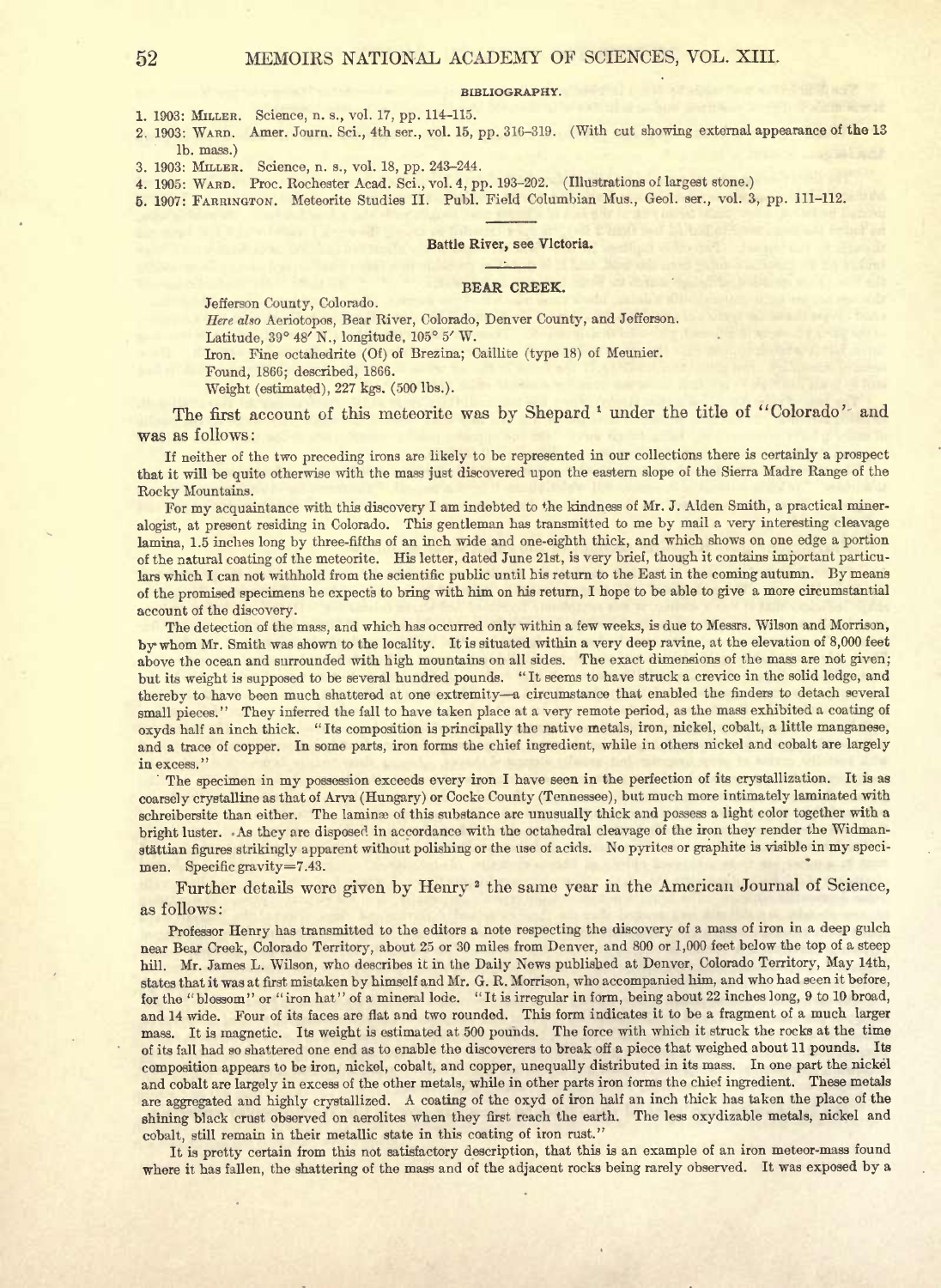freshet which had washed away the loose stones and earth. This is the same mass noticed by Professor Shepard at page <sup>250</sup> of this issue, who appears to have been in possession of some scales from the concussion which disintegrated the specimen. We have taken steps to obtain more detailed information respecting it.

The next year Smith<sup>3</sup> published an analysis of the meteorite as follows:

The first of these irons (Russel Gulch) <sup>I</sup> described in the September number of this journal, calling it the "Colorado meteorite." Owing to the discovery of another in the same territory (specimens of which have been in my possession for some little time), it will be proper to designate the first mass as the "Russel Gulch" iron and the other as the "Bear Creek" iron. Of this last there are two short notices in the November number of this journal. The specimen of it in my possession has enabled me to make <sup>a</sup> thorough examination of the constituents. The piece <sup>I</sup> have has a portion of the exterior attached.

As has already been stated by Professor Shepard, it is coarsely crystalline and laminated from the effects of decomposition between the crystals; the surface contains considerable pyrites, although Professor Shepard did not dis cover any in his specimen. <sup>I</sup> was enabled to separate and analyze magnetic pyrites, schreibersite, and nickeliferous iron. Of the magnetic pyrites sufficient was separated to make a quantitative determination, which was as follows:

The schreibersite was not obtained in sufficient quantity for a complete analysis; about 50 milligrams of the pure mineral gave all the constituents usually found in this interesting mineral.

The nickeliferous iron, constituting of course the great bulk of the mass, was composed as follows:

| 98.99<br>Good gaings on A |
|---------------------------|

The laminse of iron are often very brilliant, having the luster of silver, and caused me to suspect more nickel than was found. It was supposed that in the decomposition of the crystals the iron would disappear more rapidly than the nickel, and that by a process of cementation the nickel would accumulate in the laminae; but from careful examination of the process of decomposition there is no doubt that the interior of the mass will not differ materially in ita composition from the analysis already given of the nickeliferous iron. Besides the minerals already mentioned, and which properly belong to the original mass, there is much oxyd of iron containing some nickel arising from the decomposition of the surface.

# Shortly after, Jackson \* also published an analysis, as follows:

<sup>I</sup> received last Tuesday, November 6, <sup>a</sup> piece of meteoric iron from Rev. Mr. Thompson, who brought it from Colorado, and who had negotiated for the large mass with the intention of presenting it to the Boston Society of Natural History. <sup>I</sup> have just learned that Professor Shepard, through the agency of a friend in Denver City, has secured the original mass, said to be <sup>2</sup> feet in diameter, for his cabinet. It appears, from Professor Shepard's letter to me, that it is the same mass that is mentioned in the last (September) number of your journal, page 250. <sup>I</sup> made the chemical analysis of it before being aware it was the same meteorite described, and since no previous analysis of it has been made <sup>I</sup> offer mine to you for the journal, Professor Shepard expressing <sup>a</sup> desire that it should be published.

The piece of meteoric iron given me by Mr. Thompson, who brought it from Colorado, weighs <sup>4</sup> ounces. It has been heated in a forge fire in order to cut it more easily; but still the Widmanstattian figures come out when dilute nitric acid is applied to the polished surface, as distinctly as possible, and consist of <sup>a</sup> series of small, nearly equilateral triangles with the lines well defined and quite elevated. On one side of the specimen was <sup>a</sup> crust about oneeighth of an inch thick, consisting of sulphid of iron. This probably, in the unaltered meteorite, is a bisulphid of iron mixed with oxyd of iron.

A portion of the clean metal sawed off from the mass has a specific gravity of 7.692.<br>On chemical analysis by the most approved method, separating the iron from the nickel by succinate of ammonia and determing the nickel as oxyd of nickel, and then analyzing this oxyd for cobalt and copper—a separate portion of the meteorite being employed in analysis for the tin, which was twice determined, and the nitric solution being tested for phosphoric acid and sulphuric acid, etc.—the results of my analysis in per cent are as follows:

| 010                                                                                                                                                                                                                                        |        |
|--------------------------------------------------------------------------------------------------------------------------------------------------------------------------------------------------------------------------------------------|--------|
|                                                                                                                                                                                                                                            | .020   |
| Insoluble matter consisting of a little silica, schreibersite, and chrome, as                                                                                                                                                              |        |
|                                                                                                                                                                                                                                            |        |
| <b><i>Company of the Company of the Company of the Company of the Company of the Company of the Company of the Company of the Company of the Company of the Company of the Company of the Company of the Company of the Company of</i></b> | 99 497 |
|                                                                                                                                                                                                                                            |        |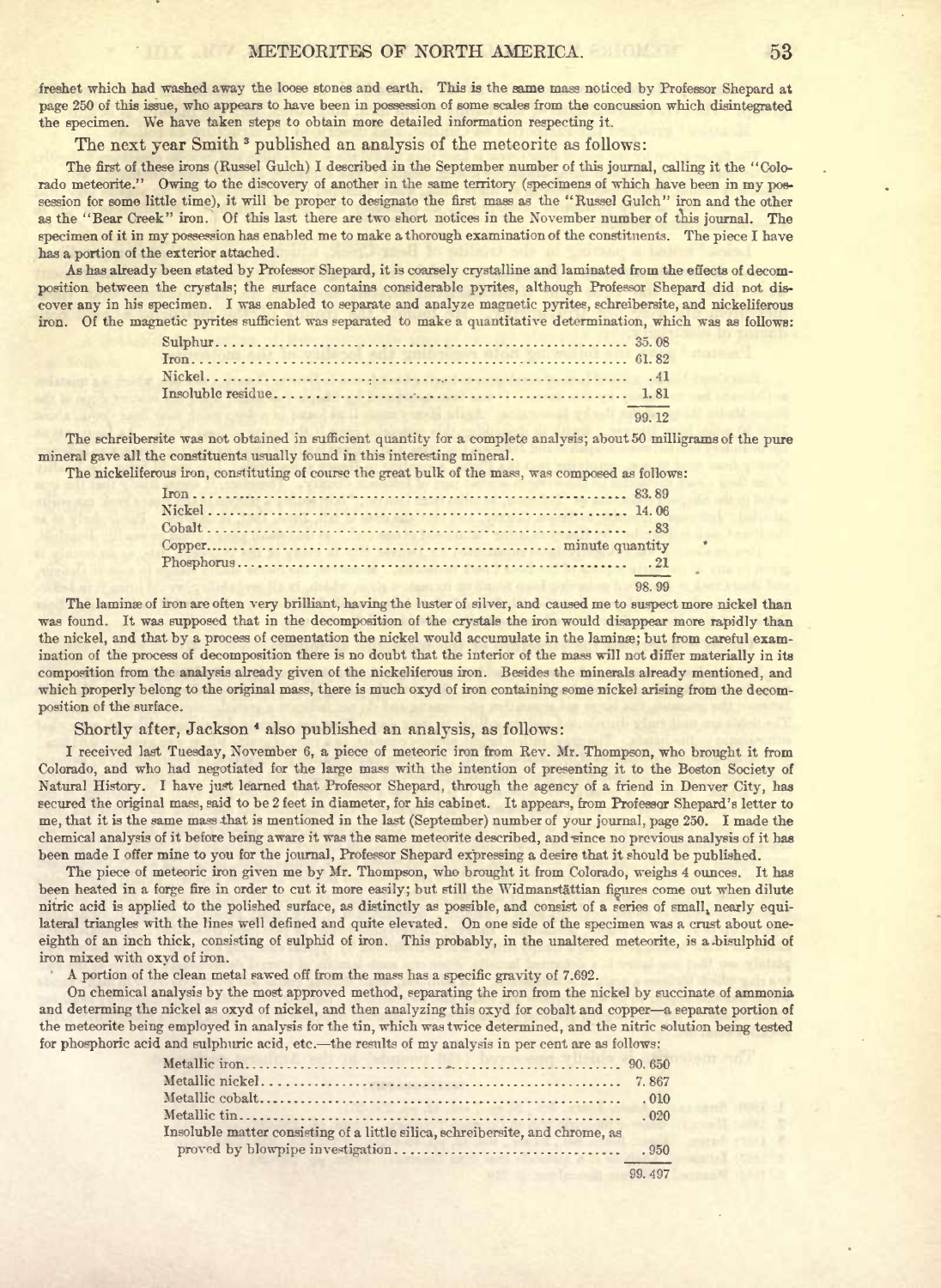Brezina<sup>5</sup> classed the meteorite as an octahedrite with fine lamellæ in the Hraschina group. He gives the breadth of the bands as 0.5 mm. and notes that the plessite is bright. Meunier <sup>6</sup> grouped the meteorite as Caillite, and described its structure as follows:

The figure given by the iron of Bear Creek is finer than that of the iron of Caille, and in some characters it departs 'a little from the type without being altogether distinguishable. The kamacite, in little bands alternating with the lamellæ of tænite, forms compact groups, at times thick, which surround places occupied, now by plessite associated with taenite, and now by pyrrhotine enveloped by an extremely thin layer of graphite. Schreibersite occurs in scales at times quite abundant.

Leick <sup>7</sup> noted <sup>a</sup> parting in the troilite of Bear Creek, which indicated that it crystallized in the isometric system. The planes which he recognized by goniometric measurement were those of the cube and dodecahedron. Later, however, he<sup>10</sup> concluded that these measurements were not trustworthy. He found<sup>s</sup> the troilite of the meteorite a good conductor of electricity.

Preston<sup>9</sup> gave the following note regarding the locality of the meteorite:

Bear Creek has been noted in most catalogues as having been found in Denver County, Colorado, which is <sup>a</sup> mistake, as Colorado has no county by this name. It was first mentioned by Shepard as found upon the eastern slope of the Sierre Madre Range of the Rocky Mountains. Again Henry notes it as found in <sup>a</sup> deep gulch near Bear Creek, about <sup>25</sup> or <sup>30</sup> miles from Denver. Smith in describing this meteorite gave it the name of Bear Creek. As Denver is on the boundary line between Arapahoe and Jefferson Counties, and as there is <sup>a</sup> Bear Creek extending clear across Jefferson County from west to east, emptying into the Platte, according to Henry's description, this would bring the locality of the Bear Creek meteorite in the western central part of Jefferson County. Therefore, it seems likely that the iron noted in the Shepard collection as "Jefferson, <sup>30</sup> miles from Denver," is in reality <sup>a</sup> portion of the Bear Creek meteorite labelled "Jefferson" meaning Jefferson County, and that the date of fall, June, 1867, is an error. Particularly so as the Bear Creek is described by Henry as being "shattered at one end," so that small pieces could be readily detached.

Denver County has evidently been substituted for Denver city in many of the meteorite lists, as no county is given in any of the early reports of the Bear Creek meteorite. Moreover, the Sierre Madre Range is west of Denver, and Bear Creek is described as having been found on its eastern slope, which, in all probability, would bring it in Jefferson County. So it would seem best that "Jefferson " should be discarded entirely as <sup>a</sup> distinct fall and be called Bear Creek, and that Denver County in all meteorite lists should read Denver city.

Cohen <sup>11</sup> described the structure of the meteorite as follows:

The lamellæ are long, straight, swollen, seldom grouped, and consist of strongly hatched granular kamacite, with very fine etching pits and well-developed tanite. Since the hatching lines penetrate without hindrance the forks between the granules, the latter are separation phenomena and do not indicate <sup>a</sup> granular structure of the kamacite. The fields are uniformly distributed and vary little in their size. They are strongly developed, although somewhat subordinate to the bands. The gray, rather bright plessite consists, as a rule, of grains whose size averages 0.03mm., and varies between boundaries of 0.02 and 0.10 mm. On strong magnification grains appear in it surrounded by delicate teenite-like borders and separated by fine veins distinguished by lack of luster and by a dark color from the nickel-iron of the grains. Since it is remarkably depressed it is perhaps <sup>a</sup> nickel-free or nickel-poor iron. At the edge of the fields the grains go over into short, compressed bands. Plessite of this character was described by Tschermak from Ilimse. Tenite ramifies into many fields and the kamacite grains often lie isolated in the tenite groundmass which is sharply distinguished by its smooth surface, luster, and light yellow color, and seems to be an outgrowth of the tanite surrounding the bands. Again, in other fields, the dull, depressed black veins extend, producing <sup>a</sup> very fine-grained or striated structure, and form <sup>a</sup> groundmass in which are imbedded isolated kamacite grains. Finally, some fields show combs which, in consequence of their unusual breadth, are plainly outgrowths of the bands. Rarely does the intimate structure of plessite exhibit itself so clearly. Schreibersite is very richly present. In part it forms large crystals up to <sup>15</sup> mm. in length, occasionally showing hieroglyphic forms; in part there are smaller individuals which either lie in the bands, producing a lumpy shape, or are surrounded by typical swathing kamacite. At times one can plainly see that the latter is <sup>a</sup> deformed lamella, since one such lamella of normal development widens at the end to <sup>a</sup> ring which incloses <sup>a</sup> grain of schreibersite. In addition, small shining grains and short rods occur in many bands which likewise appear to be schreibersite but could also be cohenite. Large troilite nodules surrounded by swathing kamacite show <sup>a</sup> peculiar angular-granular appearance and <sup>a</sup> lamellar structure of each grain gives a resemblance to the so-called coral ore.

The meteorite is chiefly preserved (436 pounds) in the Amherst collection.

#### BIBLIOGRAPHY.

- 1. 1866: SHEPARD. Amer. Journ. Sci., 2d ser., vol. 42, pp. 250-251.
- 2. 1866: HENRY. Mass of meteoric iron in Colorado Territory. Idem, pp. 286-287.
- 3. 1867: SMITH. Amer. Journ. Sci., 2d ser., vol. 43, pp. 66-67.
- 4. 1867: JACKSON: Analysis of a meteoric iron from Colorado. Idem, pp. 280-281.
- 5. 1885: BREZINA. Wiener Sammlung, p. 210.